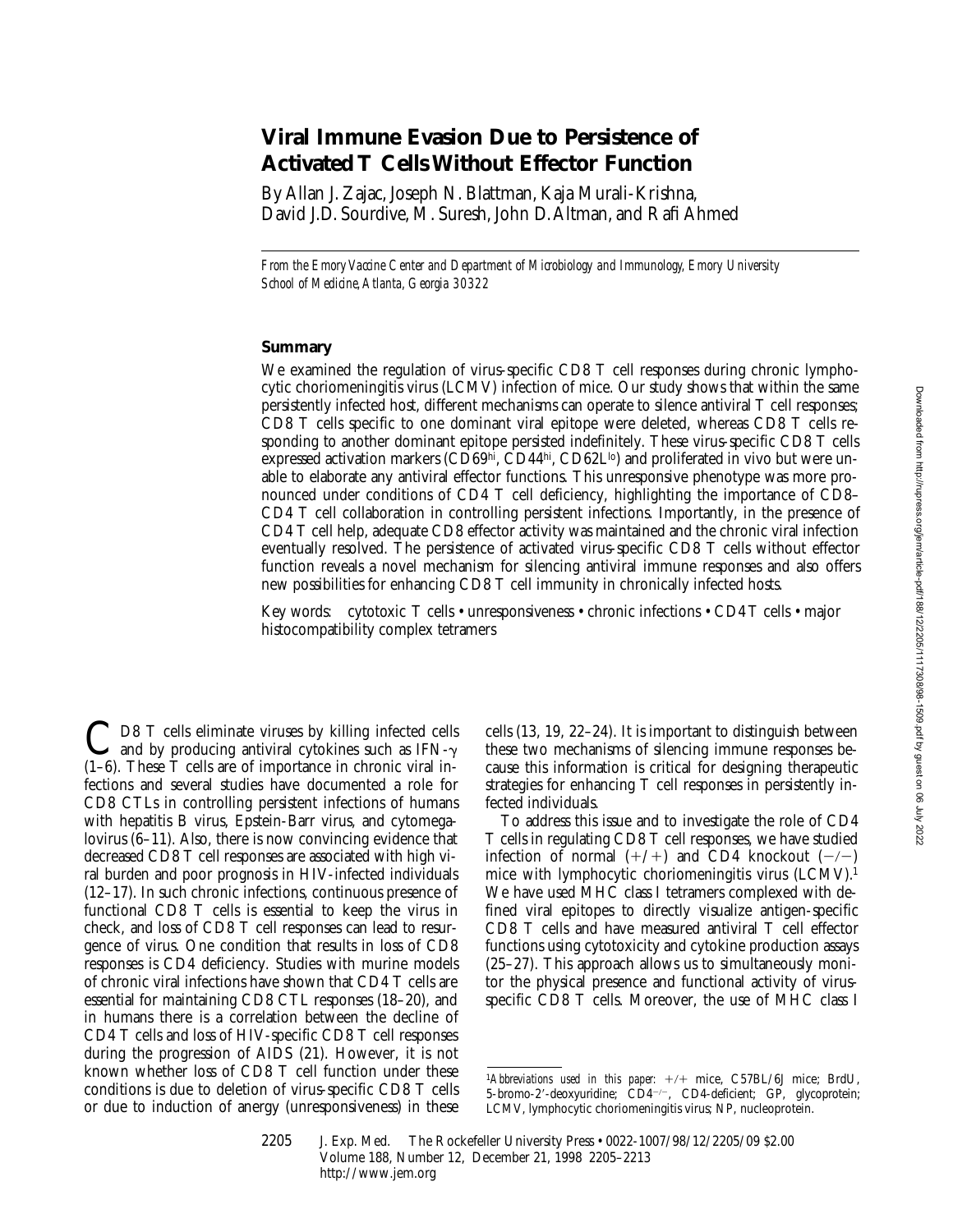tetramers to identify antigen-specific T cells obviates the need to use TCR transgenic cells. Viral infections induce polyclonal antiviral T cell responses directed towards multiple epitopes; therefore, studies with monoclonal TCR transgenic cells may not mimic the regulation of polyclonal virus–specific CD8 T cells (4, 10, 22, 28). In this study we show that antiviral CD8 T cell responses are silenced during chronic infections by different mechanisms depending upon the viral epitope. CD8 T cells specific for the LCMV nucleoprotein (NP)396–404 epitope were deleted, whereas CD8 T cells specific to another dominant epitope, glycoprotein (GP)33–41, persisted indefinitely. These LCMV GP33–41-specific CD8 T cells expressed activation markers (CD69hi, CD44hi, and CD62Llo) but were unable to either kill virus infected cells or release antiviral cytokines such as IFN- $\gamma$ . These "unresponsive" cells were found predominantly under conditions of CD4 T cell deficiency, documenting the importance of CD4 T cells in maintaining CD8 T cell responses during chronic viral infections.

#### **Materials and Methods**

*Mice and Virus.* C57BL/6J  $(+/+)$  and C57BL/6-*Cd4tm1Mak* CD4-deficient  $(CD4^{-/-})$  mice (29) were obtained from The Jackson Laboratory (Bar Harbor, ME). Animals were housed in American Association for Accreditation of Laboratory Animal Care (AAALAC) accredited facilities and experiments were performed in accordance with institutional guidelines. Mice were used at 6–8 wk of age.

For acute infections mice were infected by intraperitoneal injection of  $2 \times 10^5$  PFU of LCMV Armstrong. To establish chronic LCMV, infection mice were infected by intravenous injection of  $2 \times 10^6$  PFU of the LCMV variant t1b or clone 13. In all cases viral titers were determined by plaque assay, as previously described (30). In certain experiments mice were transiently depleted of  $CD4^+$  cells by intraperitoneal injection of partially purified anti-CD4 monoclonal antibody GK1.5 (19). The antibody was administered 1 d before and 3 d after virus infection and resulted in a  $>95\%$  reduction in the number of splenic CD4 T cells.

*Secondary CTL Assays and Limiting Dilution Analysis.* Secondary bulk CTL assays were performed as previously described (19). In brief, single cell suspensions of splenocytes  $(8 \times 10^6 \text{ cells})$  were restimulated in vitro with  $2 \times 10^6$  splenocytes from congenital LCMV carrier mice. After 5 d of culture, virus-specific CTL activity was determined using standard 6-h 51Cr-release assays. Limiting dilution analysis (LDA) was also performed as previously described (31). In brief, graded doses of spleen cells from infected mice were added to 96-well plates and cultured in the presence of recombinant IL-2 (50 U/ml) together with irradiated splenocytes from congenital LCMV carrier mice. After 8 d of culture, the contents of each well were split and virus-specific CTL activity was measured. For both secondary CTL and LDA, target cells for cytotoxicity assays were either noninfected MC57 (H-2b) cells or MC57 cells that had been infected 48 h previously with LCMV.

*IFN-*g *ELISPOT Assays.* IFN-g–producing spleen cells were enumerated using IFN- $\gamma$ –specific ELISPOT assays (26). 96-well filtration plates (Millipore Corp., Bedford, MA) were coated overnight with 0.4  $\mu$ g/well of purified anti–IFN- $\gamma$ . Coated plates were washed twice with PBS to remove unbound antibody and then blocked for 1–2 h with RPMI 1640 supplemented with 10% FCS. Graded doses of responder cells were added to the wells fol-

lowed by  $5 \times 10^5$  irradiated (1,100 rad) syngeneic splenic feeder cells. Recombinant IL-2 (50 U/ml final concentration) was added to all wells. Cultures were either untreated or stimulated with peptide epitopes  $(0.1 \mu g/ml)$  final concentration) and the volume was adjusted to 200  $\mu$ I/well.

Cultures were incubated for 40 h at  $37^{\circ}$ C in 6% CO<sub>2</sub>. After this period cells were removed by two washes with PBS and two additional washes using PBS/0.05% (vol/vol) Tween 20. Each well then received 0.4  $\mu$ g biotinylated anti-IFN- $\gamma$  antibody diluted in PBS/0.05% Tween 20/0.1% FCS. After overnight incubation at  $4^{\circ}$ C, unbound secondary antibody was removed by three washes with PBS/0.05% Tween 20. Horseradish peroxidase–conjugated streptavidin was diluted 1:100 in PBS/0.05% Tween  $20/0.1\%$  FCS and 100  $\mu$ l of this solution was added to each well. After 1 h at room temperature, plates were washed three times with PBS. ELISPOTS were developed by the addition of 3-amino-9-ethyl-carbazole diluted in 0.1 M acetate buffer, pH 5, containing  $H_2O_2$ . Reactions were allowed to proceed for  $\sim$ 10 min and were halted by extensive washing in water. Plates were dried and spots were counted using a stereomicroscope with indirect illumination.

*Intracellular Staining.* To enumerate the number of IFN-γ-, IL-2–, IL-4–, and IL-10–producing cells, intracellular cytokine staining was performed as previously described (26). In brief, 106 freshly explanted splenocytes were cultured in flat-bottomed 96 well plates. Cells were left untreated, stimulated with LCMVspecific peptide epitopes  $(0.1 \mu g/ml)$ , or treated with PMA (10) ng/ml) and ionomycin (500 ng/ml). In certain experiments the cytokine production profile of an OVA-specific CD4+ Th2 cell clone (provided by J. Kapp and A. Long, Emory University, Atlanta, GA) was similarly analyzed. The OVA 323–339 peptide was used to stimulate this cell line. In all cases cells were incubated for 6 h at 37 $^{\circ}$ C in 6% CO<sub>2</sub>. Brefeldin A was added for the duration of the culture period to facilitate intracellular cytokine accumulation. After this period cell surface staining was performed, followed by intracellular cytokine staining using the Cytofix/Cytoperm kit (PharMingen, San Diego, CA) in accordance with the manufacturer's recommendations. For intracellular cytokine staining, the antibodies used were anti-IFN- $\gamma$  (clone XMG1.2), anti–IL-2 (clone JES6-5H4), anti–IL-4 (clone 11B11), and anti–IL-10 (clone JES5-16E3). All antibodies were purchased from PharMingen.

*Flow Cytometry and Tetramer Staining.* MHC class I (H-2Db) tetramers complexed with either LCMV–GP33–41 or LCMV– NP396–404 peptides were produced exactly as previously described (25, 26). Biotinylated D<sup>b</sup> peptide complexes were tetramerized by the addition of allophycocyanin-conjugated streptavidin.

Freshly explanted splenocytes (106) were stained in PBS/2% (wt/vol) BSA/0.2% (wt/vol)  $\text{Na}\text{N}_3$  using fluorochrome conjugated antibodies and MHC class I tetramers. The antibodies used were anti-CD8 (clone 53-6.7), anti-CD44 (clone IM7), anti-CD62L (clone MEL-14), and anti-CD69 (clone H1.2F3). All antibodies were purchased from PharMingen. After staining, cells were fixed in PBS/2% (wt/vol) paraformaldehyde, and events acquired using a FACSCalibur® flow cytometer (Becton Dickinson). Dead cells were excluded on the basis of forward and side light scatter. Data was analyzed using the computer program CELLQuest (Becton Dickinson).

*BrdU Labeling and Staining.* The in vivo proliferation of LCMVspecific CD8 T cells was assessed by administering 5-bromo-2'deoxyuridine (BrdU) (0.8 mg/ml) in drinking water for 8 d. After this period splenocytes were isolated and stained with anti-CD8- PE and  $D^b(GP33-41)$  tetramers conjugated to allophycocyanin.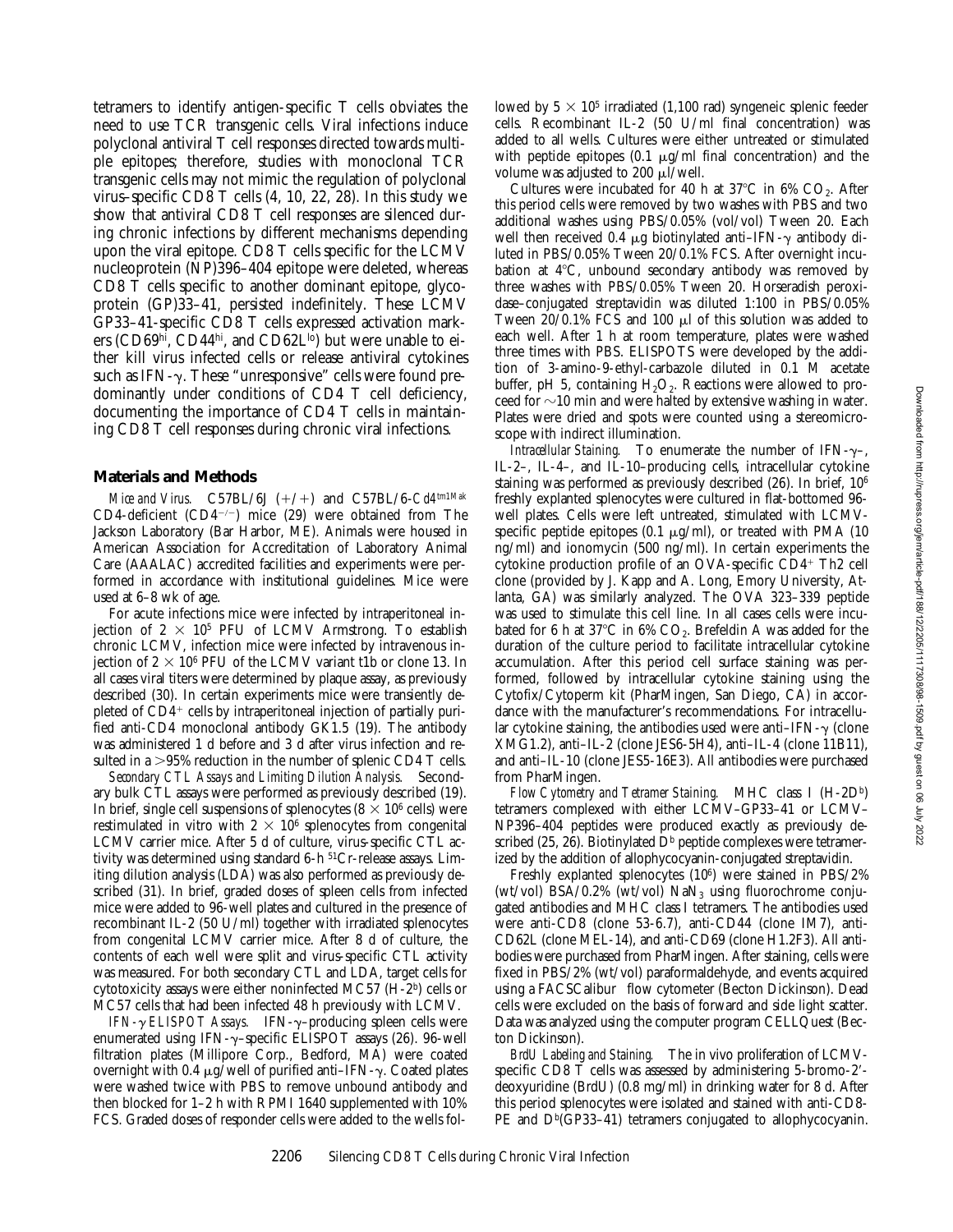

**Figure 1.** CD8 T cell effector functions are lost during chronic infection of CD4<sup>-/-</sup> mice. (A) Serum virus titers were measured in  $+/+$ ( $\bullet$ ) and age-matched CD4<sup>-/-</sup> ( $\circ$ ) mice at various times after infection with LCMV-t1b. The limit of detection is indicated by the dashed line. (*B*) CTL activity of splenocytes from  $+/+$  ( $\blacksquare$ ,  $\square$ ) or CD4<sup>-/-</sup> ( $\blacklozenge$ ,  $\Diamond$ ) mice at 90 d after infection with LCMV-t1b was measured after 5 d restimulation in vitro. Target cells were either uninfected (*open symbols*) or LCMV infected (*filled symbols*). (*C*) Limiting dilution analysis was

performed using splenocytes from either  $+/+$  ( $\triangle$ ) or CD4<sup>-/-</sup> ( $\triangle$ ) mice at 90 d after infection with LCMV-t1b. The frequency of LCMV-specific cells per spleen is indicated in parentheses. (*D*) Virus-specific IFN- $\gamma$  secreting cells were enumerated using single cell ELISPOT assays. Splenocytes were isolated from either  $+/+$  or  $CD4^{-/-}$  mice at 90 d after inoculation with LCMV-t1b.

Samples were also stained for BrdU incorporation, using anti-BrdU antibodies (Clone B44, Becton Dickinson) as previously described (26, 32). Flow cytometry and data analysis were performed as described above.

#### **Results**

*CD8 T Cell Effector Functions Are Lost during Chronic Infection of CD4<sup>-/-</sup> Mice.* Infection of adult  $+$ /+ or CD4<sup>-/-</sup> mice with the Armstrong strain of LCMV results in an acute infection (19, 29, 33). Both  $+/+$  and CD4<sup>-/-</sup> mice make potent LCMV-specific CD8 T cell responses and clear the virus within 1 wk. However, infection with LCMV variants that rapidly spread to many tissues in vivo leads to strikingly different outcomes in  $+/+$  and CD4<sup>-/-</sup> mice (18, 19). An example of this is shown in Fig. 1. Adult  $+/-$  mice infected with LCMV variant t1b (19, 34) had no detectable viremia after day 30 and virus was cleared from most of their tissues within 2 mo, except for the kidneys that contained low levels  $(\sim 10^3 \text{ PFU} / \text{organ})$  of virus for  $>1$  yr. In contrast CD4<sup>-/-</sup> mice failed to clear the infection and these mice contained high levels of virus in all tissues tested;  $>10^6$  PFU in spleen, lymph nodes, thymus, liver, lung, brain, kidney, and salivary gland (Fig. 1 *A*, data not shown). Virus-specific CD8 T cells, as measured by their ability to kill infected cells and to secrete IFN- $\gamma$ , were present in  $+/+$  mice but no functional CD8 T cell responses could be detected in  $CD4^{-/-}$  mice. No LCMVspecific CD8 T cell responses were present in chronically infected  $CD4^{-/-}$  mice either directly ex vivo or after restimulation with virus in vitro. Data from mice analyzed at day 90 after infection are shown in Fig. 1, *B*, *C*, and *D*.

*Epitope-dependent T Cell Deletion and Functional Unresponsiveness during Chronic Infection.* To determine if loss of CD8 T cell responses in chronically infected  $CD4^{-/-}$  mice was due to peripheral deletion of virus-specific T cells or due to functional unresponsiveness, MHC class I tetramers complexed to immunodominant LCMV epitopes (GP33– 41 and NP396–404) were used to visualize antigen-specific CD8 T cells (Fig. 2). Uninfected (naive) and LCMV immune mice (i.e., mice that had undergone an acute LCMV

Armstrong infection) were included as negative and positive controls. No virus-specific CD8 T cells were detectable (frequency  $\langle 1/10^5 \rangle$  in naive mice (Fig. 2, A, *E*, and *I*), whereas immune mice contained GP33- and NP396-specific CD8 T cells at frequencies of  $\sim$ 2% (1/50 CD8 T cells) and  $\sim$ 5% (1/20 CD8 T cells), respectively (Fig. 2, *B* 



**Figure 2.** T cell deletion and functional unresponsiveness are distinct mechanisms for silencing antiviral immune responses. Naive  $+/+$  mice,  $+/+$  immune mice (161 d after LCMV Armstrong infection; 2  $\times$  10<sup>5</sup> PFU, i.p.), and  $+/-$  or CD4<sup>-/-</sup> mice infected with LCMV-t1b (2  $\times$  10<sup>6</sup> PFU, i.v.) 60 d previously were checked for the physical presence and functional responsiveness of LCMV-specific CD8 T cells. (*A*–*H*) LCMVspecific CD8 T cells were visualized using MHC class I tetramers complexed to viral peptides. Cells were costained with anti-CD8–PE, anti-CD44–FITC, and either  $D^b(GP33-41)$  or  $D^b(NP396-404)$  tetramers conjugated to allophycocyanin. The histograms show gated CD8 lymphocytes, and the percentage of CD8 cells costaining with either  $D<sup>b</sup>(GP33–41)$  or  $D<sup>b</sup>(NP396–404)$  are indicated in the corresponding upper right quadrant. Where not shown values are <0.2%. (*I-L*) Numbers of LCMV-specific IFN- $\gamma$  producing cells were enumerated using singlecell cytokine ELISPOT assays. The number of splenocytes producing IFN-g after stimulation with either GP33–41 (*black bars*) or NP396–404 peptides (*hatched bars*) are shown  $(\pm SD)$ .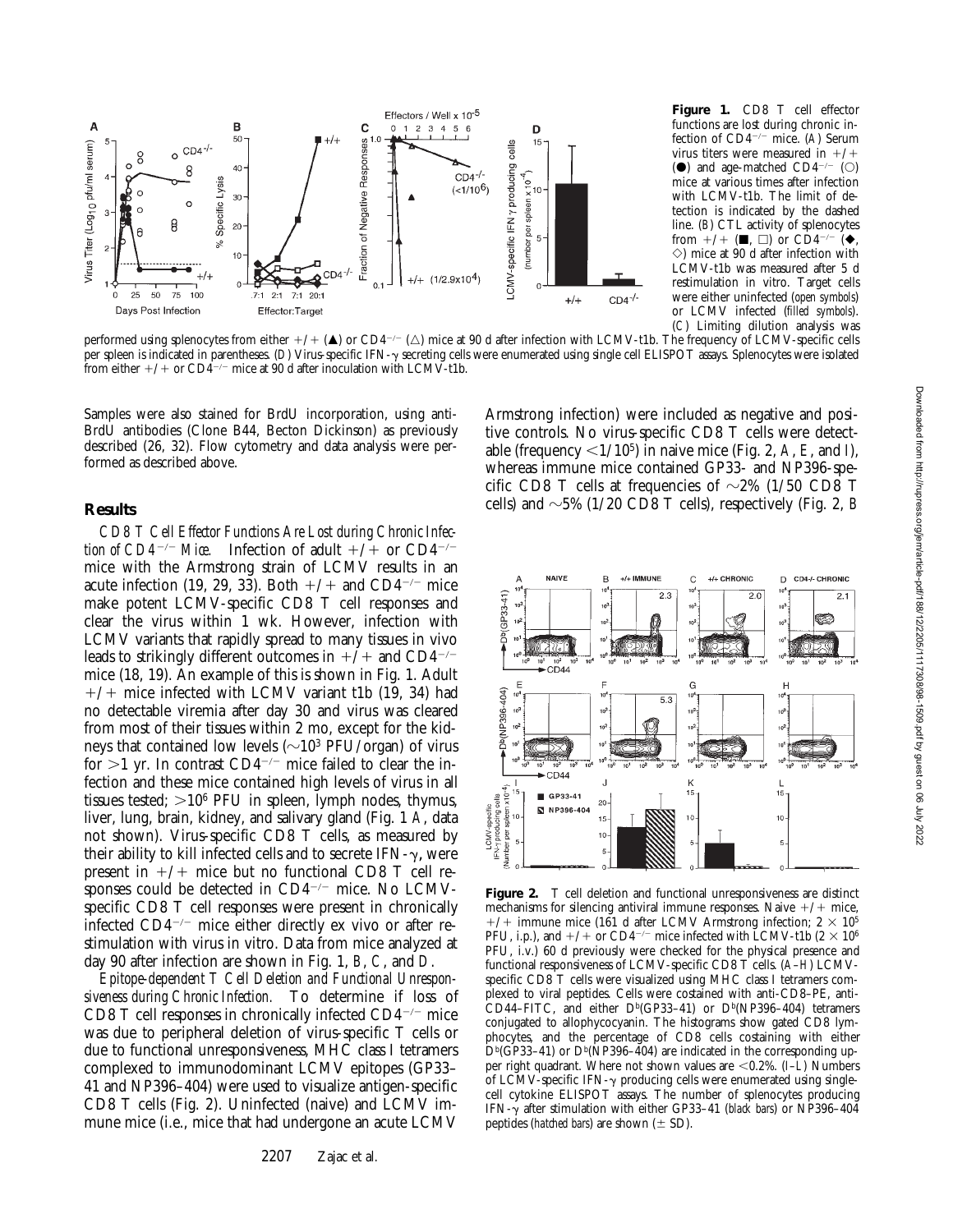and *F*). The tetramer binding cells in LCMV immune mice were CD44hi, a marker for activated/memory T cells (35), and all of these antigen-specific cells were fully functional;  $\sim$ 100% of these cells produced IFN- $\gamma$  after stimulation with the appropriate peptides (Fig. 2  $J$ ).  $+/-$  mice that had undergone a protracted (4–6 wk) LCMV-t1b infection exhibited a selective deletion of NP396-specific CD8 T cells (Fig. 2, *C* and *G*). These mice still contained GP33-specific CD8 T cells (Fig. 2 *C*) at a frequency (1/50) comparable to that seen in  $+/+$  Armstrong immune mice and, as in the immune group, these GP33-specific CD8 T cells were CD44hi and most of these cells were functional based on IFN- $\gamma$  production (Fig. 2 *K*). Thus,  $+/-$  mice that were infected for 4–6 wk and subsequently eliminated virus from most of their tissues had lost their NP396-specific CD8 T cell responses due to peripheral deletion of these cells but still retained their GP33-specific responses. An interesting variation of this phenotype was seen in chronically infected  $CD4^{-/-}$  mice. In these mice, similar to in  $+/+$  mice, NP396-specific CD8 T cells were deleted (Fig. 2 *H*) and GP33-specific CD8 T cells were present (Fig. 2 *D*), but in striking contrast to  $+/+$  mice, nearly all ( $>98\%$ ) of these cells were nonfunctional (Fig. 2 L). Although  $CD4^{-/-}$  mice contained as many GP33 tetramer binding cells as  $+/+$ mice, and these cells were also CD44hi, few if any of these virus-specific CD8 T cells were able to secrete IFN- $\gamma$  or kill LCMV-infected cells. Taken together, these results show that the mechanism of peripheral tolerance during chronic viral infections can vary depending upon the epitope specificity of the T cells; in the case of NP396-specific CD8 T cells, silencing of the response was due to physical deletion of the antigen-specific cells, whereas for GP33-specific CD8 T cells, loss of function was due to unresponsiveness. Most importantly, these data show that virus-specific T cells can persist during chronic viral infection but these T cells are incapable of eliciting their normal array of antiviral effector functions (i.e., cytotoxicity and IFN- $\gamma$  production).

In certain conditions (36, 37), immune "deviation" can occur, resulting in the synthesis of an alternative set of cytokines by responding T cells. To address this possibility, intracellular cytokine staining was performed. After 6 h stimulation in vitro with GP33 peptide, freshly explanted spleen cells from both LCMV-t1b–infected  $+/+$  mice and  $CD4^{-/-}$  mice failed to produced IL-2, IL-4, or IL-10 (data not shown). Identical intracellular staining procedures detected significant amounts of IL-4 and IL-10 after in vitro stimulation of an OVA-specific CD4 Th2 cell clone. However, IFN- $\gamma$  was produced by spleen cells from LCMVt1b–infected  $+/+$  mice, but splenocytes isolated from similarly infected  $CD4^{-/-}$  mice did not produce detectable levels of IFN- $\gamma$ . Thus, during chronic infection, GP33specific CD8 T cells do not exhibit an altered pattern of cytokine production. Moreover, in the absence of CD4 T cell help, these cells fail to elicit any detectable effector functions and the viral infection is not resolved.

The kinetics of LCMV epitope–specific responses were examined during the course of chronic infection to deter-

mine when NP396-specific CD8 T cells were deleted and when GP33-specific cells became unresponsive (Fig. 3). In both  $+/+$  and CD4<sup>-/-</sup> mice infected with LCMV clone 13 (30), NP396-specific CD8 T cells were deleted by day 50 after infection. After expansion and differentiation into effectors during the first week after infection, NP396-specific CD8 T cells became progressively unresponsive and were then deleted in the periphery. In striking contrast, GP33-specific CD8 T cells persisted indefinitely. During the initial phase of infection both groups of mice contained a mixture of functional and nonfunctional GP33-specific CD8 T cells. In  $+/+$  mice, a fraction (10–20%) of these T cells remained functional and the LCMV infection was eventually resolved (Fig. 3 A). However, in  $CD4^{-/-}$  mice all the GP33-specific CD8 T cells became nonfunctional by day 30 and these mice were unable to control the viral infection (Fig. 3 *B*). These results show that CD4 T cells are essential to sustain effector functions of virus-specific CD8 T cells during chronic infection.

Lack of viral clearance and persistence of unresponsive GP33-specific CD8 T cells was also seen when  $+/+$  mice were made CD4 deficient at the time of infection by injecting them with a monoclonal antibody (GK1.5) to deplete CD4 T cells.  $+/+$  mice were injected with GK1.5 1 d before and 3 d after LCMV-clone 13 or -t1b infection; this treatment depleted  $>95\%$  of the CD4 T cells but within 2 mo these mice had reconstituted their CD4 T cell compartment and contained normal levels of CD4 T cells (Fig. 4). However, GP33-specific CD8 T cells remained unresponsive in these mice and there was no control of the virus infection (Fig. 4). It is particularly noteworthy that although these mice had recovered their total number of CD4 T cells, they did not contain any detectable LCMVspecific CD4 T cells as measured by IFN- $\gamma$  and IL-2 production (data not shown). These results show that the cru-

**Figure 3.** Kinetics of LCMV-specific CD8 T cell responses during chronic infection. Splenocytes were prepared from either  $+\hat{i}$  or CD4<sup>-1</sup> mice at various days after infection with LCMV-clone 13 ( $2 \times 10^6$  PFU, i.v.). The total numbers of GP33-  $(\Box)$  and NP396-  $(\bigcirc)$  specific CD8 T cells were enumerated by staining with recombinant MHC  $H$ -2D<sup>b</sup> tetramers, and IFN- $\gamma$  ELISPOT assays were performed to determine the functional responsiveness of these cells (GP33-41,  $\blacksquare$ ; NP396-404,  $\bigcirc$ ). Serum virus titers were also determined and are represented by the gray area. Mean values are shown for two to four mice at each time point and the limit of detection is represented by the dashed line. Standard deviations were  $<$ 10%.

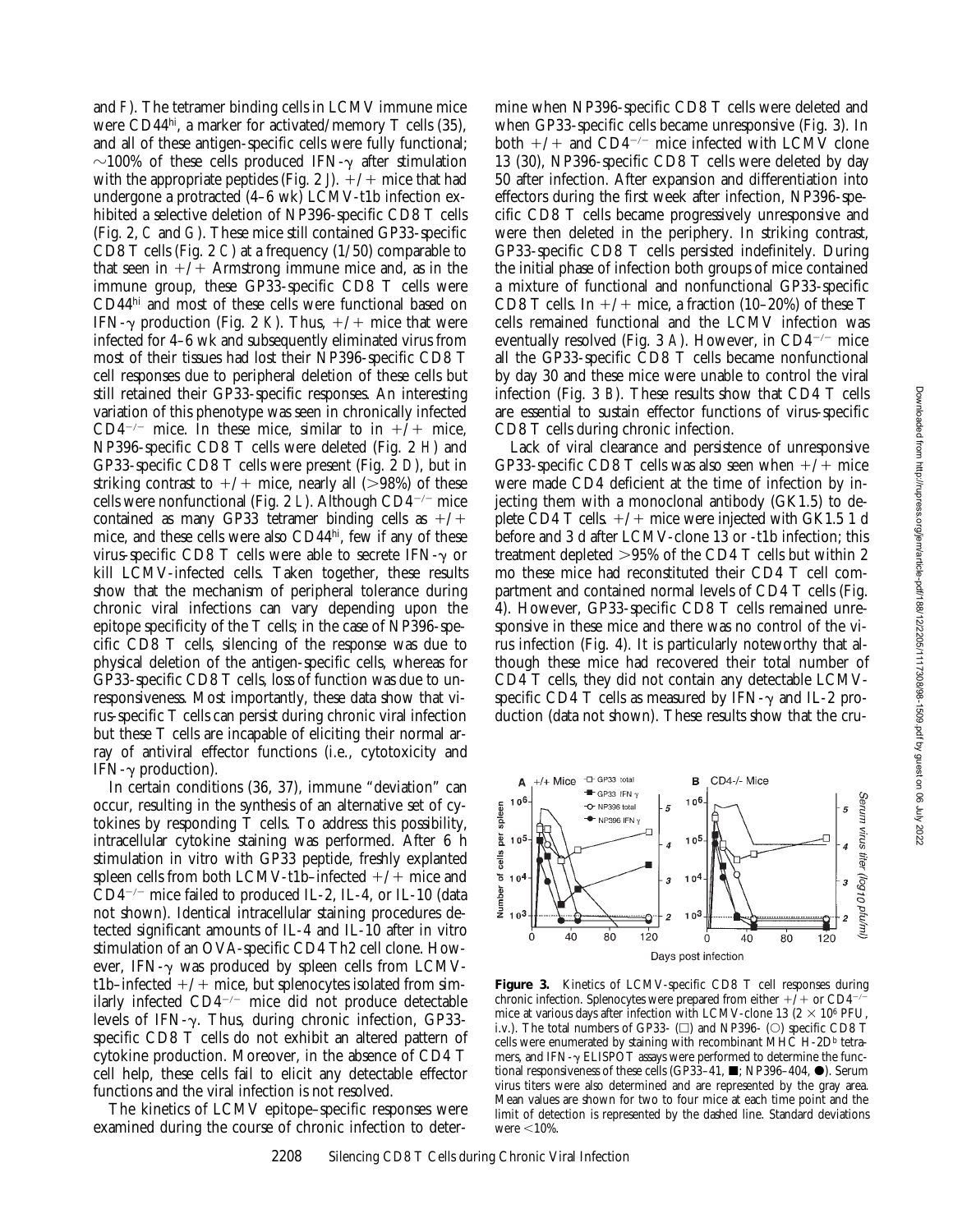

**Figure 4.** Chronic LCMV infection and CD8 T cell unresponsiveness ensue after transient loss of CD4 T cells.  $+/+$  mice were transiently depleted of CD4 T cells by injection with the anti-CD4 antibody, GK1.5, 1 d before and 3 d after infection with LCMV-t1b. (*A*) Serum virus titers were determined in  $+/+$  ( $\bullet$ ) and GK1.5 treated  $(\square)$  +/+ mice at various days after infection. (*B*) Reconstitution of CD4 T cells in GK1.5-treated mice was determined at 60 d after infection with LCMV-t1b. Splenocytes were co-

stained for CD4 and the activation marker CD44. The percentage of CD4<sup>+</sup> cells are indicated in the upper quadrants. By this time point, both  $+/+$  and GK1.5-treated mice contained comparable numbers of CD4 T cells. (*C*) Splenocytes from GK1.5-treated mice were prepared at 60 d after infection with LCMV-t1b and both the total number (measured by tetramer staining) and the number of IFN- $\gamma$ -secreting (measured by ELISPOT) GP33- or NP396specific CD8 T cells were determined. Greater than 98.5% of GP33-specific T cells were unresponsive and NP396-specific T cells were not detectable. In *A* and *C* the limit of detection is indicated by the dashed line. At least three mice were analyzed at each time point.

cial factor in maintaining CD8 T cell function during chronic infection is not the total number of CD4 T cells but the presence of antigen-specific helper cells. This finding has obvious implications towards understanding the regulation of HIV-specific CTL responses (16, 21).

*Expression of Activation Markers and Turnover of Unresponsive T Cells.* We next asked whether these effector function–negative CD8 T cells express activation markers associated with TCR signaling. These T cells were CD44hi (Fig. 2 *D*) and also expressed low levels of CD62L (data not shown). This phenotype,  $CD44<sup>hi</sup>CD62<sup>lo</sup>$ , is characteristic of activated/memory T cells and shows that these functionally "unresponsive" cells were antigen experienced (35, 38). However, neither of these two markers is indicative of recent TCR stimulation. To examine this we checked expression of the very early T cell activation marker, CD69. CD69 is rapidly upregulated after TCR-mediated signaling but its expression is transient and dependent upon continuous TCR activation (39–41). We found that the vast majority  $(\sim80\%)$  of effector-function–negative GP33-specific CD8 T cells were CD69hi (Fig. 5 *A*). This rather striking result shows that these CD8 T cells are cognizant of the continued presence of viral antigen and are receiving signals through their TCR but fail to elaborate downstream effector functions. Even after treatment with PMA and ionomycin, agents that activate protein kinase C and elevate intracellular  $Ca^{2+}$  levels, respectively (42, 43), GP33specific CD8 T cells in chronically infected  $CD4^{-/-}$  mice were unable to secrete IFN- $\gamma$  (Fig. 5 *B*). Since these virusspecific CD8 T cells are maintained indefinitely in persistently infected  $CD4^{-/-}$  mice, we checked whether these cells were turning over in vivo by BrdU incorporation (26, 32). Chronically infected CD4<sup>-/-</sup> and  $+/+$  mice (100 d after infection) were given BrdU in the drinking water for 8 d and the percentage of cells that had replicated during this period was determined by staining for BrdU incorporation in the nucleus, in combination with cell surface stains (CD8 and tetramer) to identify the T cells. A representative analysis is depicted in Fig. 5 *C* showing that the "unresponsive" GP33-specific CD8 T cells do proliferate in vivo.

## **Discussion**

The main point of this study is that virus-specific CD8 T cells can persist indefinitely in chronically infected hosts. These T cells express activation/memory markers (CD44hi  $CD62L^{lo}$ ), are receiving signals through the TCR (CD69<sup>hi</sup>), and can proliferate in vivo, but are unable to elaborate antiviral effector functions and thus fail to control the infection. Although T cell unresponsiveness (anergy) has been extensively studied, cells of such a phenotype have not been described previously (44–51). Moreover, the identification of these activated but effector-function–negative T cells reveals a new mechanism of silencing antiviral immune responses during chronic infections. These CD8 T cells seem to be engaged in a continual and ineffective effort much like the Greek king, Sisyphus, who was condemned forever to perform the fruitless task of pushing a large stone up a hill only to see it roll down again. Our studies show that these "Sisyphean" CD8 T cells are generated under conditions of chronic antigenic stimulus and are especially prevalent when there is inadequate CD4 help. Until now, deletion (exhaustion) of virus-specific CD8 T cells has been considered as a more general mechanism of tolerizing virus-specific immune responses during chronic infections (13, 22–24). Our studies documenting persistence of effector-function–negative antigen-specific CD8 T cells open new possibilities of therapeutic intervention for enhancing CD8 T cell immunity in chronically infected hosts. In addition, this study shows that within the same persistently infected host different mechanisms can operate to silence antiviral T cell responses; LCMV NP396-specific cells were deleted, whereas GP33-specific cells were maintained indefinitely but without any detectable CTL or cytokine secretion activity. Thus, strategies to enhance immune function during chronic infection need to be tailored towards individual epitopes.

In contrast to the strong correlation between CD4 help and CD8 T cell effector function, we found an inverse correlation between antigen persistence and responsiveness of virus-specific CD8 T cells. Of the three LCMV strains used in this study, clone 13 causes the most disseminated and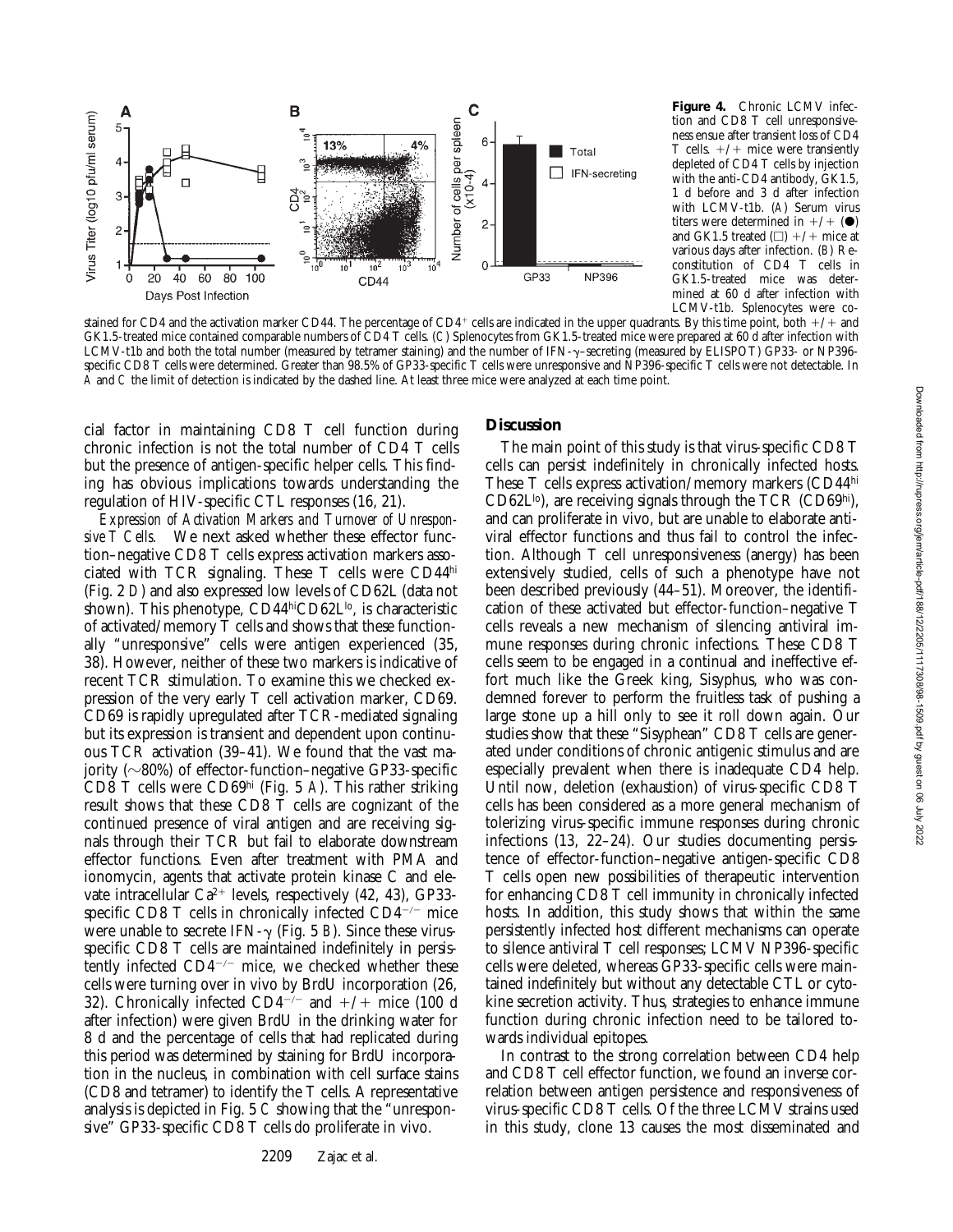

**Figure 5.** GP33-specific CD8 T cells in chronically infected  $CD4^{-/-}$ mice are activated and proliferate, but are refractive to stimulation with PMA and ionomycin. (A) CD69 expression on freshly explanted splenocytes from  $+/+$  and CD4<sup>-/-</sup> mice at 78 d after infection was assessed using flow cytometry. (*B*) IFN- $\gamma$  production by GP33-specific CD8 T cells after PMA and ionomycin stimulation. Splenocytes were isolated from  $+/+$  and CD4<sup> $-/-$ </sup> mice at 108 d after infection with LCMV-t1b. (*C*) The in vivo proliferation of GP33-specific CD8 T cells in LCMV-t1b infected  $+/+$  and CD4<sup>-/-</sup> mice (day 100 after infection) was assessed by in vivo BrdU labeling. Mice were fed BrdU in their drinking water for a total of 8 d. All histograms show  $D<sup>b</sup>(GP33–41)$ -positive cells and the percentage of GP33-specific T cells within each region is indicated.

persistent infection with the highest antigen load, followed by LCMV-t1b and then Armstrong, which only causes an acute infection (Figs. 1 and 3 and reference 19). During the course of acute LCMV Armstrong infection (which only lasts about a week) and after viral clearance, all of the GP33-specific CD8 T cells remained functional (Fig. 2 and reference 26). In LCMV-t1b-infected  $+/+$  mice (viral clearance in  $\sim$ 2 mo),  $\sim$ 60% of the GP33-specific CD8 T cells were unresponsive during the first month after infection, but by day 90 all of these cells had become functional (Fig. 2 and data not shown). However, in clone 13– infected  $+/+$  mice,  $\sim$ 80% of the GP33-specific T cells re-

mained unresponsive for an extended period. Thus, the duration of exposure to viral antigen is a critical parameter that influences T cell responsiveness. Clone 13 causes the most prolonged infection and results in a pronounced "functional deficit" within the GP33-specific CD8 T cell population. Unlike LCMV-t1b infection, even after clone 13 infection has been controlled the GP33-specific T cells do not rapidly regain their capacity to elicit antiviral effector functions. None of the LCMV strains used in this study infect CD8 T cells; therefore, the unresponsiveness of GP33-specific cells is not due to a direct effect of LCMV replication within these cells. However, LCMV does replicate within professional APCs and the presentation of viral antigen by these cells can target them for destruction by virus-specific CTL (52, 53). Loss of professional APCs is least apparent during Armstrong infection and most widespread during clone 13 infection. Consequently, during systemic LCMV infection professional APCs are destroyed and large numbers of "nonprofessional" APCs may present viral antigen. Such conditions are likely to favor the induction of CD8 T cell unresponsiveness. Moreover, professional APCs may be aberrantly activated in the absence of CD4 T cell help and this may further promote the functional unresponsiveness of CD8 T cells (54–57). Thus, a chronic antigenic stimulus in the absence of adequate CD4 help appears to be the worst possible scenario resulting in complete loss of CD8 effector functions and uncontrolled virus infection. Although such regulatory mechanisms are not well suited to deal with chronic infections and tumors, they may have evolved to prevent autoimmunity.

The degree of T cell activation is likely to be an important parameter that determines whether CD8 T cells are deleted or become functionally unresponsive (48). The extent of T cell activation can be influenced by the abundance of antigen that is presented and also by the affinity of the TCR for the given MHC–peptide complex. Virusinfected cells will display both GP33 and NP396 epitopes to responding T cells. One possibility is that different amounts of GP33 and NP396 epitopes are presented in the periphery of chronically infected adult mice (58, 59). Consequently, GP33- and NP396-specific T cells may not be similarly activated and therefore the fate of these T cells could be differentially regulated. Alternatively, the on and off rates of GP33- and NP396-specific TCRs may differ. In this case even if both epitopes are present in similar concentrations on the infected cells, the responding T cells may undergo different activation programs and consequently succumb to different fates (i.e., deletion versus nonresponsiveness). Interestingly, GP33-specific T cells are not intrinsically resistant to deletion, and both GP33- and NP396-specific T cells are undetectable by tetramer staining in congenitally infected LCMV carrier mice (data not shown). These results suggest that GP33-specific CD8 T cells can undergo deletion during central (thymic) tolerance.

Our findings are clearly relevant for understanding how virus-specific CD8 T cell responses determine the outcome of persistent viral infections. We have shown that virus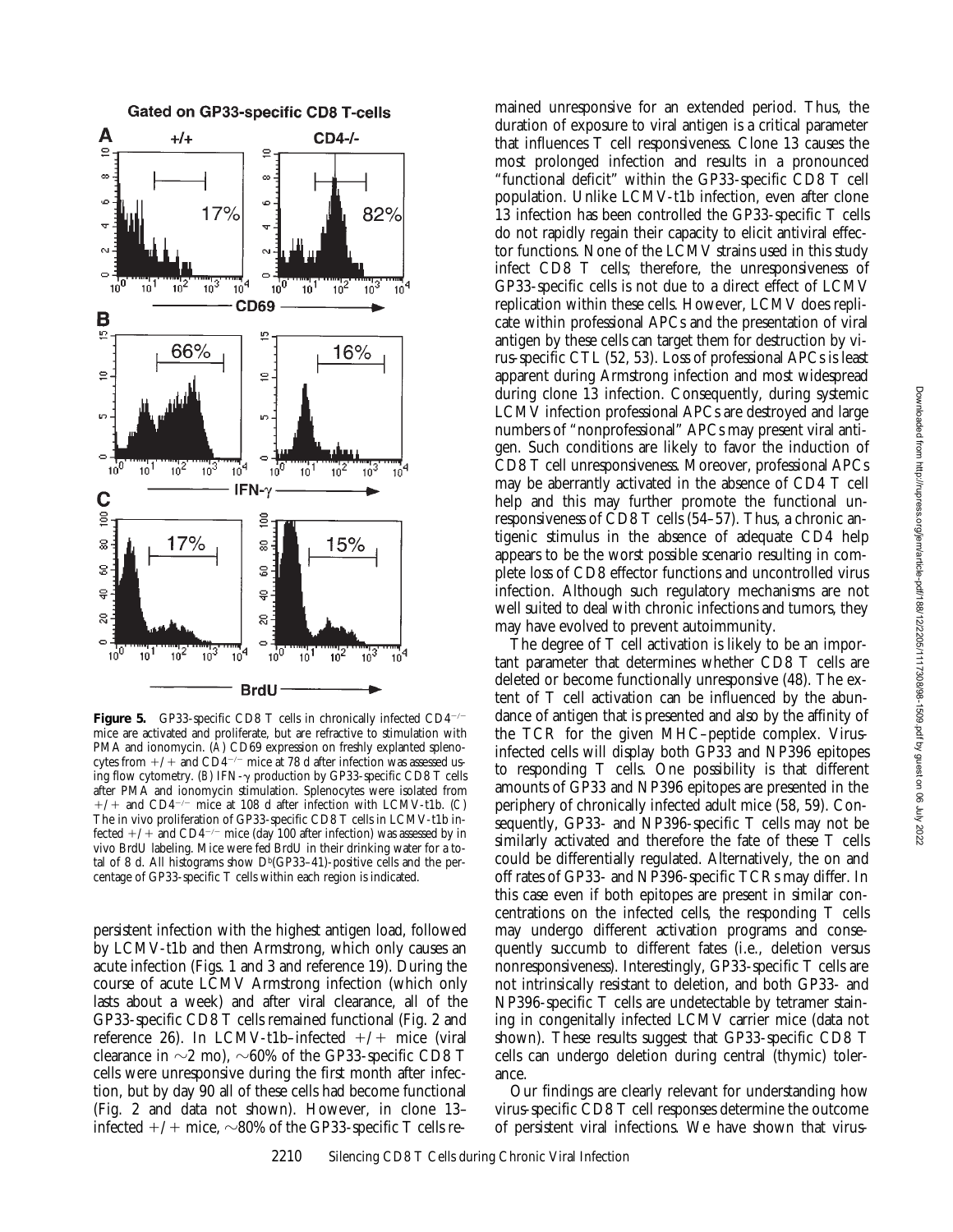specific T cells that express activation markers, such as CD44 and CD69, can be maintained in an unresponsive state during chronic infections. Therefore, simply detecting the physical presence of activated virus-specific CD8 T cells, which turn over in vivo, does not necessarily mean that these cells are operating to control the infection (60). However, our data also demonstrate that not all virus-specific T cells need to be functionally competent in order to resolve a chronic infection. For example, even though NP396-specific T cells are deleted and only 10–20% of GP33-specific T cells are functional, infection with LCMV clone 13 is eventually resolved in  $+/+$  mice. This suggests that for the control of persistent viral infections a threshold of functional antiviral T cells needs to be maintained. The number of functional antiviral CD8 T cells could fall below this threshold if too many virus-specific CD8 T cells are either deleted or become unresponsive, as occurs in the absence of CD4 T cell help. Such dampening of virus-specific CD8 T cell responses would result in a more protracted or even an uncontrollable infection.

The most striking finding of this study is that "activated" but effector-function–negative virus-specific CD8 T cells can persist indefinitely in chronically infected mice at remarkably high frequencies (1–2% of total CD8 T cells). It is likely that such effector-function–negative virus-specific CD8 T cells will also be found in chronic viral infections of humans. During HIV infection, CD8 CTLs play an important role in controlling the viral burden and both deletion and functional unresponsiveness may impair the efficacy of these responses (16). Moreover, as progression to AIDS occurs, the numbers of CD4 T cells decline, and Rosenburg et al. (21) reported that weak HIV-specific CD4 T cell responses correlate with higher viral loads. This is consistent with our data showing that CD4 T cells are required to maintain the effector functions of virus-specific CD8 T cells, and also suggests that if the number of functional virus-specific CD8 T cells falls below a threshold level, then an uncontrollable chronic infection can ensue. Since CD8 T cells are potent mediators of viral clearance, it is important to elucidate how to restore and sustain the effector functions of virus-specific T cells. Antiviral therapies that are designed to turn on the effector activity of preexisting virus-specific CD8 T cells may be successful at both clearing persistent infections and enhancing protective immunity to reinfection.

We wish to thank M. Large, J. Miller, and K. Madhavi-Krishna for technical assistance, and M. Jabbar, J. Grayson, D. Quinn, and L. Harrington for helpful discussion.

This work was supported in part by National Institutes of Health grants AI30048 and NS21496 (to R. Ahmed). A.J. Zajac was supported in part by fellowship DRG-1421 from the Damon Runyon-Walter Winchell Foundation. M. Suresh was supported in part by a Fellowship from the Multiple Sclerosis Society.

Address correspondence to Rafi Ahmed, Emory Vaccine Center, Emory University School of Medicine, G211 Rollins Research Bldg., 1510 Clifton Rd., Atlanta, GA 30322. Phone: 404-727-4700; Fax: 404-727- 3722; E-mail: ra@microbio.emory.edu

*Received for publication 25 August 1998.*

### **References**

- 1. Kägi, D., B. Ledermann, K. Burki, P. Seiler, B. Odermatt, K.J. Olsen, E.R. Podack, R.M. Zinkernagel, and H. Hengartner. 1994. Cytotoxicity mediated by T cells and natural killer cells is greatly impaired in perforin-deficient mice. *Nature.* 369:31–37.
- 2. Walsh, C.M., M. Matloubian, C.-C. Liu, R. Ueda, C.G. Kurahara, J.L. Christensen, M.T. Huang, J.D. Young, R. Ahmed, and W.R. Clark. 1994. Immune function in mice lacking the perforin gene. *Proc. Natl. Acad. Sci. USA.* 91: 10854–10848.
- 3. Tishon, A., H. Lewicki, G. Rall, M. Von Herrath, and M.B.A. Oldstone. 1995. An essential role for type 1 interferon-g in terminating persistent viral infection. *Virology.* 212:244–250.
- 4. Ahmed, R., and D. Gray. 1996. Immunological memory and protective immunity: understanding their relation. *Science.* 272:54–60.
- 5. Doherty, P.C. 1996. Cytotoxic T cell effector and memory function in viral immunity*. Curr. Top. Microbiol. Immunol.*

206:1–14.

- 6. Guidotti, L.G., T. Ishikawa, M.V. Hobbs, B. Matzke, R. Schreiber, and F.V. Chisari. 1996. Intracellular inactivation of hepatitis B virus by cytotoxic T lymphocytes. *Immunity.* 4:25– 36.
- 7. Riddell, S.R., K.S. Watanabe, J.M. Goodrich, C.R. Li, M.E. Agha, and P.D. Greenberg. 1992. Restoration of viral immunity in immunodeficient humans by the adoptive transfer of T cell clones. *Science.* 257:238–241.
- 8. Heslop, H.E., C.Y. Ng, C. Li, C.A. Smith, S.K. Loftin, R.A. Krance, M.K. Brenner, and C.M. Rooney. 1996. Long-term restoration of immunity against Epstein-Barr virus infection by adoptive transfer of gene-modified virus-specific T lymphocytes. *Nature Med.* 2:551–555.
- 9. Chisari, F.V., and C. Ferrari. 1997. Viral hepatitis. *In* Viral Pathogenesis. N. Nathanson, editor. Lippincott-Raven, New York. 745–778.
- 10. Rickinson, A.B., and D.J. Moss. 1997. Human cytotoxic T-lymphocytes responses to Epstein-Barr virus infection.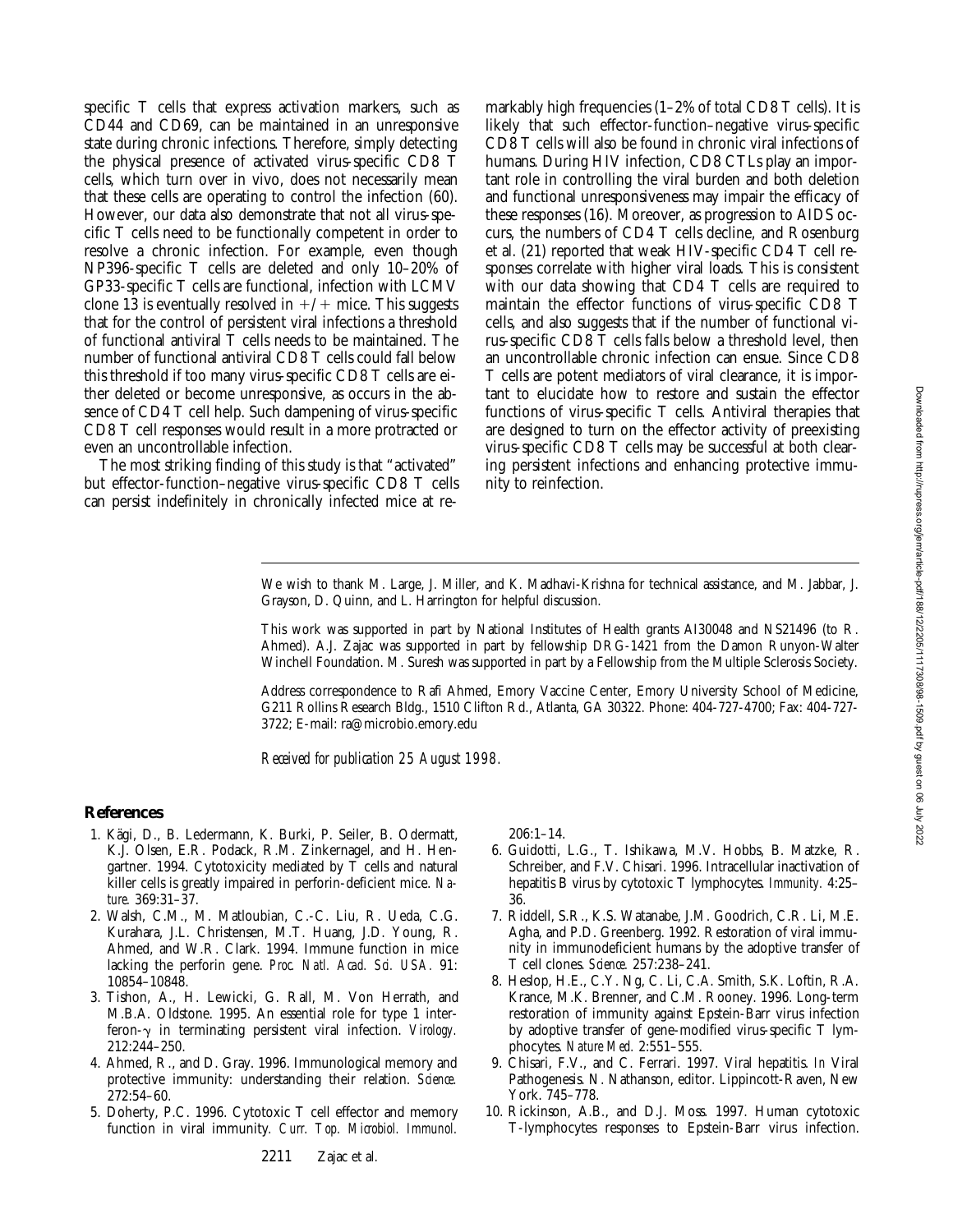*Annu. Rev. Immunol.* 15:405–431.

- 11. Callan, M.F., L. Tan, N. Annels, G.S. Ogg, J.D. Wilson, C.A. O'Callaghan, N. Steven, A.J. McMichael, and A.B. Rickinson. 1998. Direct visualization of antigen-specific  $CD8^+$  T cells during the primary immune response to Epstein-Barr virus in vivo. *J. Exp. Med.* 187:1395–1402.
- 12. Pantaleo, G., J.F. Demarest, H. Soudeyns, C. Graziosi, F. Denis, J.W. Adelsberger, P. Borrow, M.S. Saag, G.M. Shaw, R.P. Sekaly, and A.S. Fauci. 1994. Major expansion of  $CD8+T$  cells with a predominant V $\beta$  usage during the primary immune response to HIV. *Nature.* 370:463–467.
- 13. Pantaleo, G., J.F. Demarest, T. Schacker, M. Vaccarezza, O.J. Cohen, M. Daucher, C. Graziosi, S.S. Schnittman, T.C. Quinn, G.M. Shaw, et al. 1997. The qualitative nature of the primary immune response to HIV infection is a prognosticator of disease progression independent of the initial level of plasma viremia. *Proc. Natl. Acad. Sci. USA.* 94:254–258.
- 14. Rowland-Jones, S., J. Sutton, K. Ariyoshi, T. Dong, F. Gotch, S. McAdam, D. Whitby, S. Sabally, A. Gallimore, T. Corrah. 1995. HIV-specific cytotoxic T-cells in HIV-exposed but uninfected Gambian women. *Nature Med.* 1:59–64.
- 15. Klein, M.R., C.A. van Baalen, A.M. Holwerda, S.R. Kerkhof Garde, R.J. Bende, I.P. Keet, J.K. Eeftinck-Schattenkerk, A.D. Osterhaus, H. Schuitemaker, and F. Miedema. 1995. Kinetics of Gag-specific cytotoxic T lymphocyte responses during the clinical course of HIV-1 infection: a longitudinal analysis of rapid progressors and long-term asymptomatics. *J. Exp. Med.* 181:1365–1372.
- 16. Klein, M.R., S.H. van der Burg, O. Pontesilli, and F. Miedema. 1998. Cytotoxic T lymphocytes in HIV-1 infection: a killing paradox. *Immunol. Today.* 19:317–324.
- 17. Ogg, G.S., X. Jin, S. Bonhoeffer, P.R. Dunbar, M.A. Nowak, S. Monard, J.P. Segal, Y. Cao, S.L. Rowland-Jones, V. Cerundolo, et al. 1998. Quantitation of HIV-1-specific cytotoxic T lymphocytes and plasma load of viral RNA. *Science.* 279:2103–2106.
- 18. Battegay, M., D. Moskophidis, A. Rahemtulla, H. Hengartner, T.W. Mak, and R.M. Zinkernagel. 1994. Enhanced establishment of a virus carrier state in adult  $CD4+T-cell$ deficient mice. *J. Virol.* 68:4700–4704.
- 19. Matloubian, M., R.J. Concepcion, and R. Ahmed. 1994.  $CD4+T$  cells are required to sustain  $CD8+$  cytotoxic T-cell responses during chronic viral infection. *J. Virol.* 68:8056– 8065.
- 20. Cardin, R.D., J.W. Brooks, S.W. Sarawar, and P.C. Doherty. 1996. Progressive loss of  $CD8<sup>+</sup>$  T cell–mediated control of a  $\gamma$ -herpesvirus in the absence of CD4<sup>+</sup> T cells. *J. Exp. Med.* 184:863–871.
- 21. Rosenberg, E.S., J.M. Billingsley, A.M. Caliendo, S.L. Boswell, P.E. Sax, S.A. Kalams, and B.D. Walker. 1997. Vigorous HIV-1-specific  $CD4+T$  cell responses associated with control of viremia. *Science.* 278:1447–1450.
- 22. Moskophidis, D., F. Lechner, H. Pircher, and R.M. Zinkernagel. 1993. Virus persistence in acutely infected immunocompetent mice by exhaustion of antiviral cytotoxic effector T cells. *Nature.* 362:758–761.
- 23. Doherty, P.C. 1993. Immune exhaustion: driving virus-specific CD81 T cells to death. *Trends Microbiol.* 1:207–209.
- 24. Gallimore, A., A. Glithero, A. Godkin, A.C. Tissot, A. Pluckthun, T. Elliott, H. Hengartner, and R. Zinkernagel. 1998. Induction and exhaustion of lymphocytic choriomeningitis virus-specific cytotoxic T lymphocytes visualized using soluble tetrameric major histocompatibility complex

class I–peptide complexes. *J. Exp. Med.* 187:1383–1393.

- 25. Altman, J.D., P.A.H. Moss, M.G. McHeyzer-Williams, J.I. Bell, A.J. McMicheal, and M.M. Davis. 1996. Phenotypic analysis of antigen-specific T lymphocytes. *Science.* 274:94– 96.
- 26. Murali-Krishna, K., J.D. Altman, M. Suresh, D.J.D. Sourdive, A.J. Zajac, J.D. Miller, J. Slansky, and R. Ahmed. 1998. Counting antigen-specific CD8 T cells: a reevaluation of bystander activation during viral infection. *Immunity.* 8:177– 187.
- 27. McMicheal, A., and C.A. O'Callaghan. 1998. A new look at T cells. *J. Exp. Med.* 187:1367–1371.
- 28. Whitton, J.L., and M.B.A. Oldstone. 1996. Immune response to viruses. *In* Fields Virology. B.N. Fields, editor. Lippincott-Raven, New York. 345–374.
- 29. Rahemtulla, A., W.P. Fung-Leung, M.W. Schilham, T.M. Kundig, S.R. Sambhara, A. Narendran, A. Arabian, A. Wakeham, C.J. Paige, R.M. Zinkernagel, et al. 1991. Normal development and function of  $CD8+$  cells but markedly decreased helper activity in mice lacking CD4. *Nature.* 353: 180–184.
- 30. Ahmed, R., A. Salmi, L.D. Butler, J.M. Chiller, and M.B.A. Oldstone. 1984. Selection of genetic variants of lymphocytic choriomeningitis virus in spleens of persistently infected mice. Role in suppression of cytotoxic T lymphocyte response and viral persistence. *J. Exp. Med.* 160:521–540.
- 31. Lau, L.L., B.D. Jamieson, T. Somasundaram, and R. Ahmed. 1994. Cytotoxic T-cell memory without antigen. *Nature.* 369:648–652.
- 32. Tough, D.F., and J. Sprent. 1994. Turnover of naive- and memory-phenotype T cells*. J. Exp. Med.* 179:1127–1135.
- 33. Ahmed, R., L.D. Butler, and L. Bhatti. 1988.  $T4+T$  helper cell function in vivo: differential requirement for induction of anti-viral cytotoxic T cell and antibody responses. *J. Virol.* 62: 2102–2106.
- 34. King, C.-C., R. deFries, S.R. Kolhekar, and R. Ahmed. 1990. In vivo selection of lymphocyte-tropic and macrophage-tropic variants of lymphocytic choriomeningitis virus during persistent infection. *J. Virol.* 64:5611–5616.
- 35. Budd, R.C., J.-C. Cerottini, C. Horvath, C. Bron, T. Pedrazzini, R.C. Howe, and H.R. MacDonald. 1987. Distinction of virgin and memory T lymphocytes: stable acquisition of the Pgp-1 glycoprotein concomitant with antigenic stimulation. *J. Immunol.* 138:3120–3129.
- 36. Cobbold, S.P., E. Adams, S.E. Marshall, J.D. Davies, and H. Waldmann. 1996. Mechanisms of peripheral tolerance and suppression induced by monoclonal antibodies to CD4 and CD8. *Immunol. Rev.* 149:5–33.
- 37. Röcken, M., and E.M. Shevach. 1996. Immune deviation the third dimension of nondeletional T cell tolerance. *Immunol. Rev.* 149:175–194.
- 38. Tripp, R.A., S. Hou, and P.C. Doherty. 1995. Temporal loss of the activated L-selectin-low phenotype for virus-specific CD81 memory T cells. *J. Immunol.* 154:5870–5875.
- 39. Yokoyama, W.M., F. Koning, P.H. Kehn, G.M.B. Pereira, G. Stingl, J.E. Coligan, and E.M. Shevach. 1988. Characterization of a cell surface-expressed disulfide-linked dimer involved in murine T cell activation. *J. Immunol.* 141:369–375.
- 40. Testi, R., J.H. Phillips, and L.L. Lanier. 1989. Leu 23 induction as an early marker of functional CD3/T cell antigen receptor triggering: requirement for receptor cross-linking, prolonged elevation of intracellular  $[Ca^{++}]$  and stimulation of protein kinase C. *J. Immunol.* 142:1854–1860.